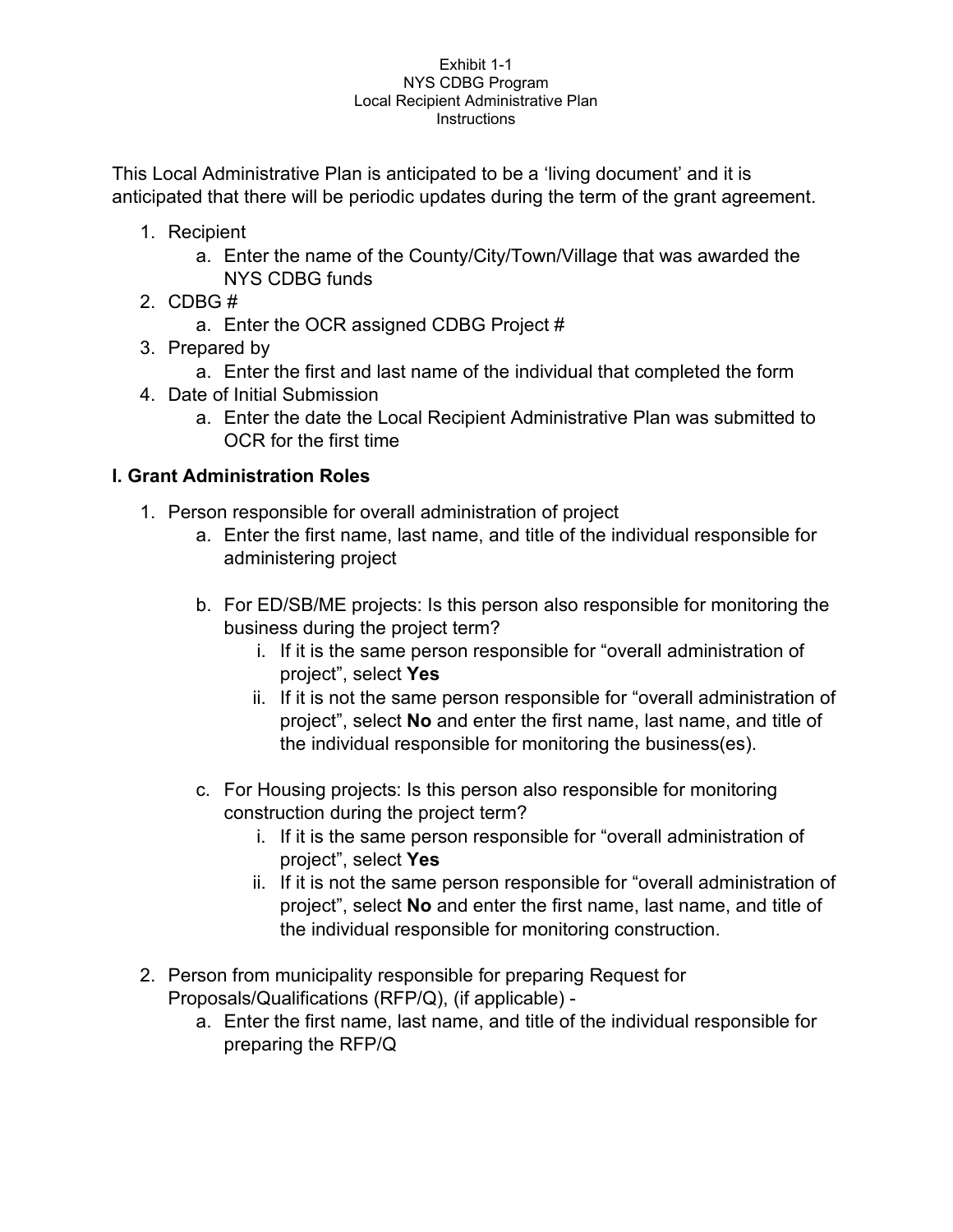- 3. Consultant (if applicable)
	- a. Enter the first name, last name, and title of the consultant assigned to the project
	- b. Person responsible for monitoring consultant
		- i. If professional contract services are procured, then the entity responsible for hiring them must also be the ones to monitor them. The responsible hiring entity could be the primary recipient or subrecipient.
		- ii. Enter the first name, last name, and title of the person overseeing the consultant
- 4. Subrecipient Contact (if applicable)
	- a. Enter the first name, last name, and title responsible from the subrecipient organization
	- b. Person responsible for monitoring subrecipient
		- i. This person MUST be the primary recipient.
		- ii. Enter the first name, last name, and title from the municipality overseeing the subrecipient

# Financial Management

- 1. Person who approves expenditures as it relates to CDBG:
	- a. Enter the first and last name approving project expenses and expenditures
- 2. Person who signs CDBG Checks:
	- a. Enter the first name, last name, and title of the individual responsible for signing checks sent by CDBG
- 3. Person responsible for general ledger transactions:
	- a. Enter the first and last name of the individual responsible for overseeing ledger transactions

### **II. Procurement**

- 1. What was the date the RFP was published?
	- a. Include date the RFP was published
- 2. What was the due date of the RFP?
	- a. Include the date the RFP deadline for interested applicants
- 3. How was MWBE outreach conducted?
	- a. Describe the methodology used to reach out to MWBE organizations (e.g. emails sent, publications, direct outreach)
- 4. Number of proposals received
	- a. Include number of proposals receive.
- 5. If only 1 response was received, date OCR was notified
	- a. If only 1 response was received, include date OCR was made aware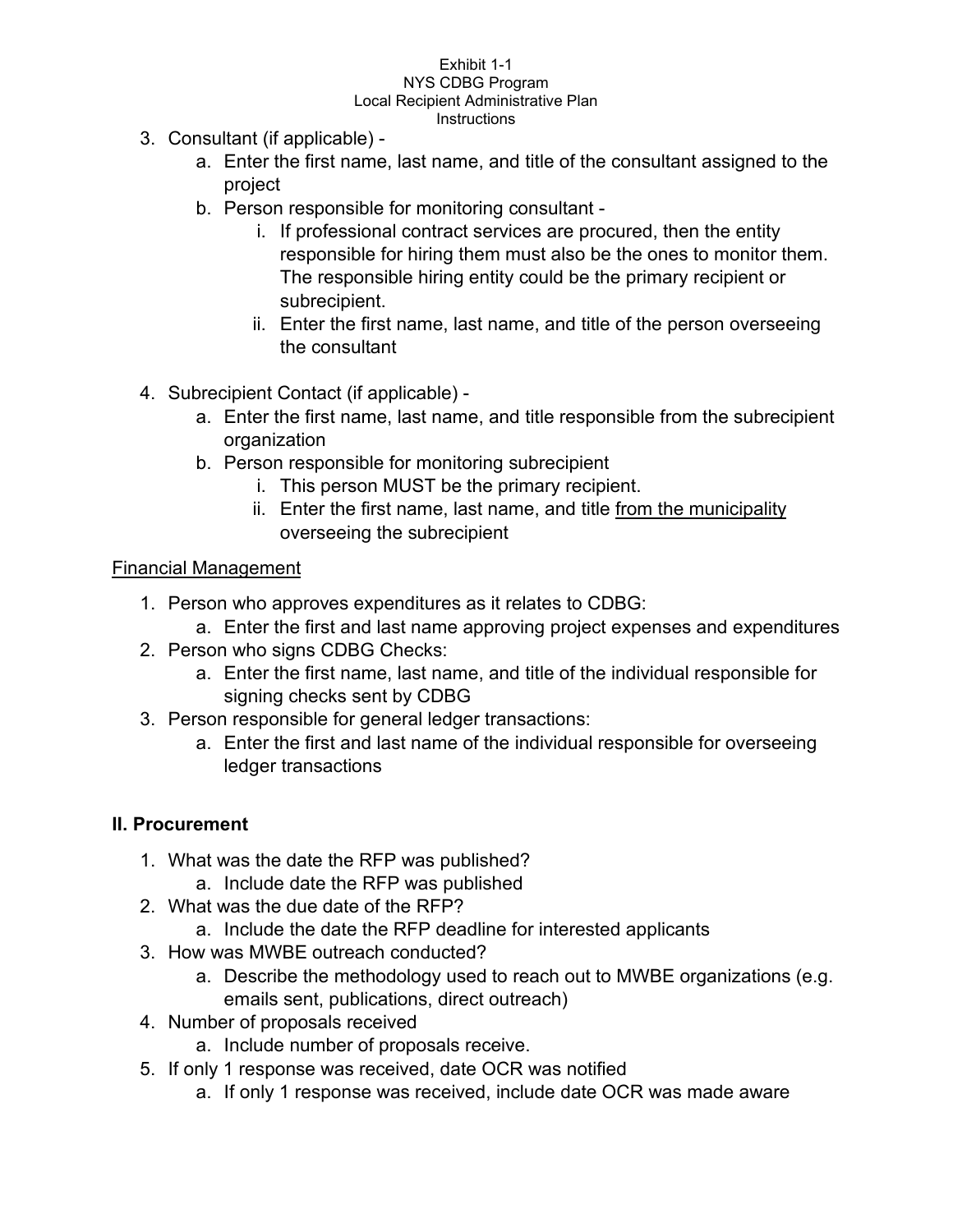# **III. National Objective**

This section is largely intended to be informational and to assist the Recipient to better understand the National Objectives (NO) requirements for the CDBG Program

- 1. Select which national objective is being met in the project
- 2. If a project is meeting a National Objective which includes documentation (income surveys, family income form, tax returns), please note the safe, secure location that these are retained.
	- **a.** This is a crucial step, if income surveys become misplaced or lost, the project may not be able to demonstrate compliance with NO which could result in the recapture of funds

# **IV. Required Attachments -** Insert or attach each of the required policies

- 1. Fair Housing should include a copy of the resolution appointing the Fair Housing Officer and documentation of any efforts to Affirmatively Further Fair Housing (AFFH).
	- a. Fair Housing applies to all NYS CDBG funded activities and projects
	- b. For more information, please contact [FEHO](https://hcr.ny.gov/fair-and-equitable-housing-office)
- 2. Section 504 Grievance Procedure
	- a. Not including elected officials, employees include all full-time, part-time, permanent and seasonal employees
	- b. For Recipients with more than fifteen (15) employees, an adopted plan is required
	- c. For Recipients with more than fifty (50) employees, in addition to the adopted plan, the plan must also be published as a legal notice and Grievance Procedure officer designated by resolution
	- d. For Recipients with fourteen (14) or fewer employees, Section 504 does not apply, however, OCR would still encourage compliance
- 3. Procurement
	- a. Should include Affirmative MWBE/Section 3 language
	- b. If project underwent procurement Attached required documentation listed
- 4. Equal Employment Opportunity (EEO)
	- a. Provide documentation from procurement policy and local employee handbook which demonstrates EEO is included
	- b. EEO4 If applicable, provide a copy of the most recent EEO4 form
- 5. Subrecipient Agreement
	- a. If a subrecipient is listed, include subrecipient agreement.
- 6. Section 3
	- a. Applicable to any NYS CDBG award to a local municipality subject to Section 3
- 7. Consultant Agreement
	- a. If a consultant is listed, include consultant agreement.